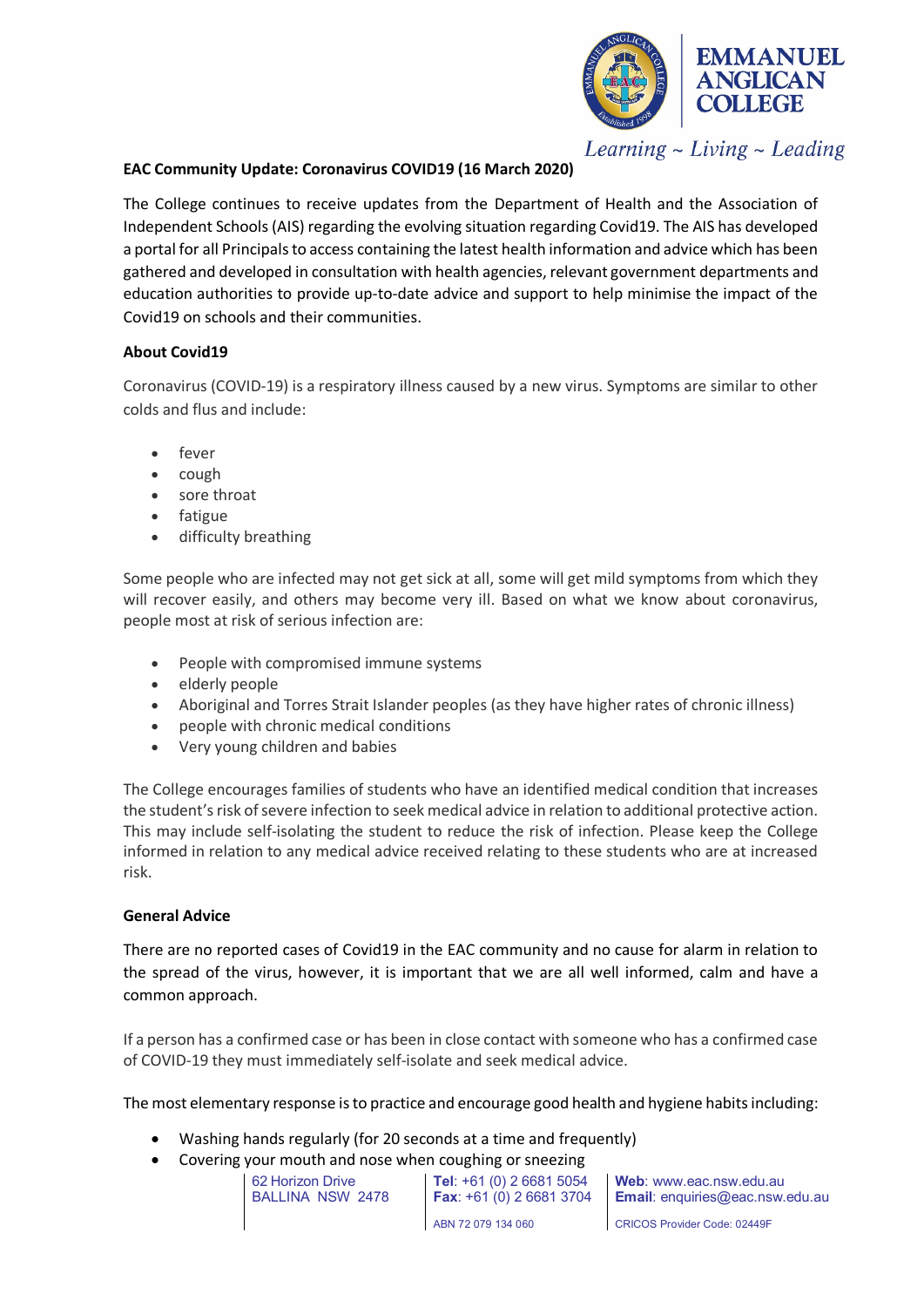

 $Learning \sim Living \sim Leading$ 

- Using disposable hand wipes, tissues and paper towels
- Isolating yourself and seeking medical advice if symptoms similar to those of Covid19 develop

All staff have been asked to remind students of these practices that promote good health and hygiene. Many classrooms have Hand Sanitiser Dispensers on the wall and all classrooms have tissues available for students. I ask that parents continue to reinforce the message around good health and hygiene practice.

It is important to remember that most people displaying cold or flu like symptoms will NOT have Covid19.

If a student displays the relevant symptoms at school, teachers are asked to send the student to the office and their parents will be asked to come and collect them. Families will be advised they must seek medical advice and the students must be symptom free prior to returning to the College. The same expectations have been placed on all EAC staff.

### **Social Distancing Strategies**

The Australian Health Protection Principal Committee has also advised that all Australians should practice social distancing strategies involving restricting gatherings to fewer than 500 people to further protect against the potential spread of the virus. At this point this advice does NOT apply to schools, however, the College Executive has met this morning to review calendared events and current school practices and as a result of this meeting the following protocols have been put into place:

- The College has cancelled all whole College, Primary and Secondary school assemblies and Chapel Services. Gathering of students will be restricted to Stage and Year groups and these will be kept to a minimum.
- The Primary Disco (March 17) and the College Open Evening (March 24) have been postponed indefinitely.
- All NCIS events scheduled up to the 18 May 2020 have been cancelled. A decision about events beyond this date is pending.
- Rounds Four and Five of the HICES Debating Northern Conference have been cancelled.
- The primary sport classes, Friday afternoon secondary sport and concert band rehearsal (performances are under review) will continue as scheduled.
- Before school sports training for Swimming, Cross Country, Touch Football and Basketball have been cancelled as the relevant representative competition has been cancelled.
- Parent and Teacher Interviews will continue to take place, however, will take place as phone interviews, with the teacher calling the parent at the pre-booked time.
- All student excursions will be reviewed on a case by case, with most rescheduled or cancelled. Further information about specific events will be distributed to the relevant groups.

#### **Advice relating to international travel**

The current travel advice (effective midnight March 15) requires all travellers returning to Australia to self-isolate for 14 days. This relates to all staff, students and their families. If they become unwell in this period they must seek medical advice.

> 62 Horizon Drive BALLINA NSW 2478

**Tel**: +61 (0) 2 6681 5054 **Fax**: +61 (0) 2 6681 3704 ABN 72 079 134 060

**Web**: www.eac.nsw.edu.au **Email**: enquiries@eac.nsw.edu.au